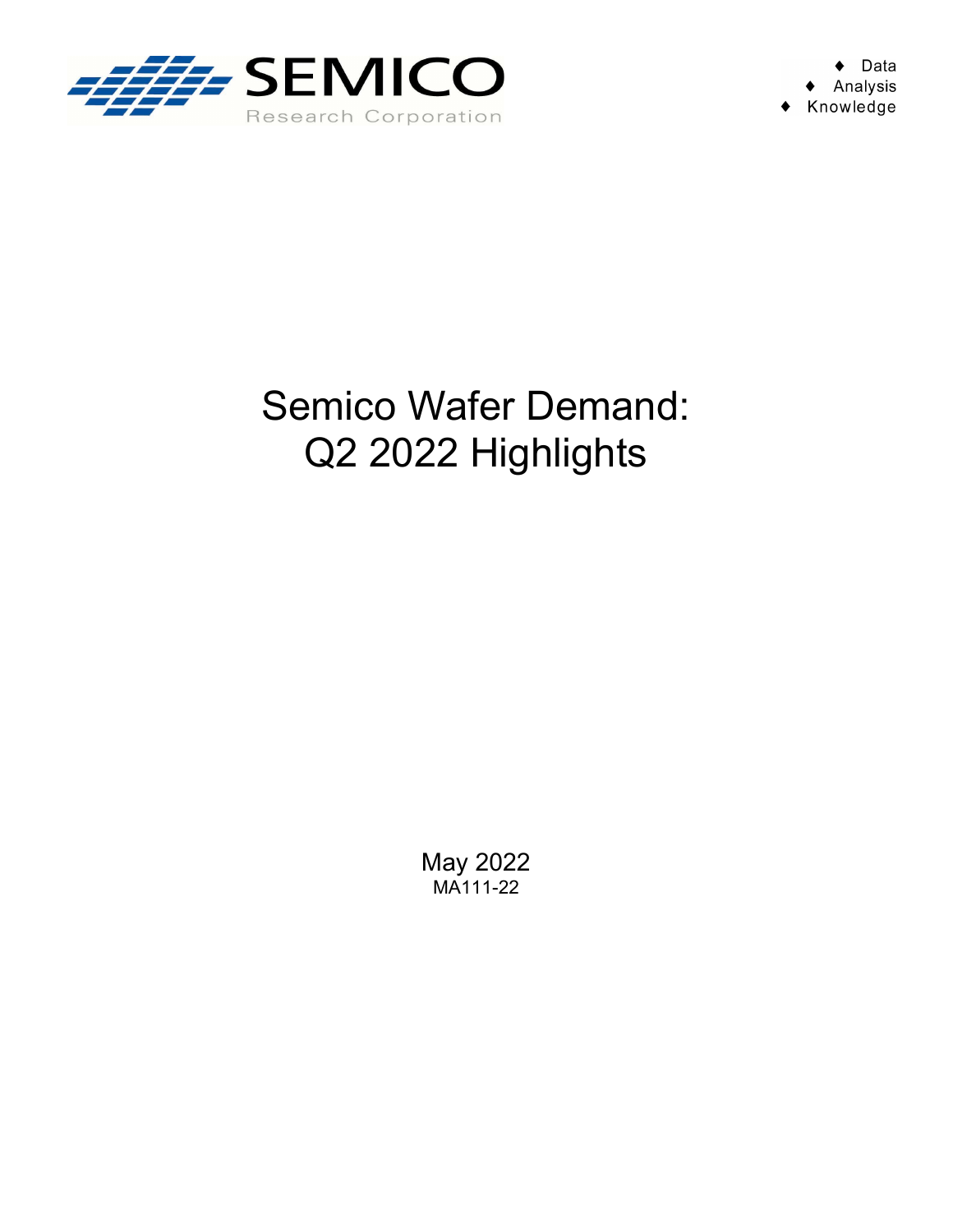Copyright Semico Research Corp. 2022. All rights reserved.

Reproduction in whole or part is prohibited without permission of Semico Research

The contents of this report represent the interpretation and analysis of statistics and information that is generally available to the public or released by responsible agencies or individuals, but is not guaranteed as to its accuracy or completeness.

> 2022 ©Semico Research Corp. All Rights Reserved. Semico Wafer Demand: Q2 2022 Highlights MA111-22